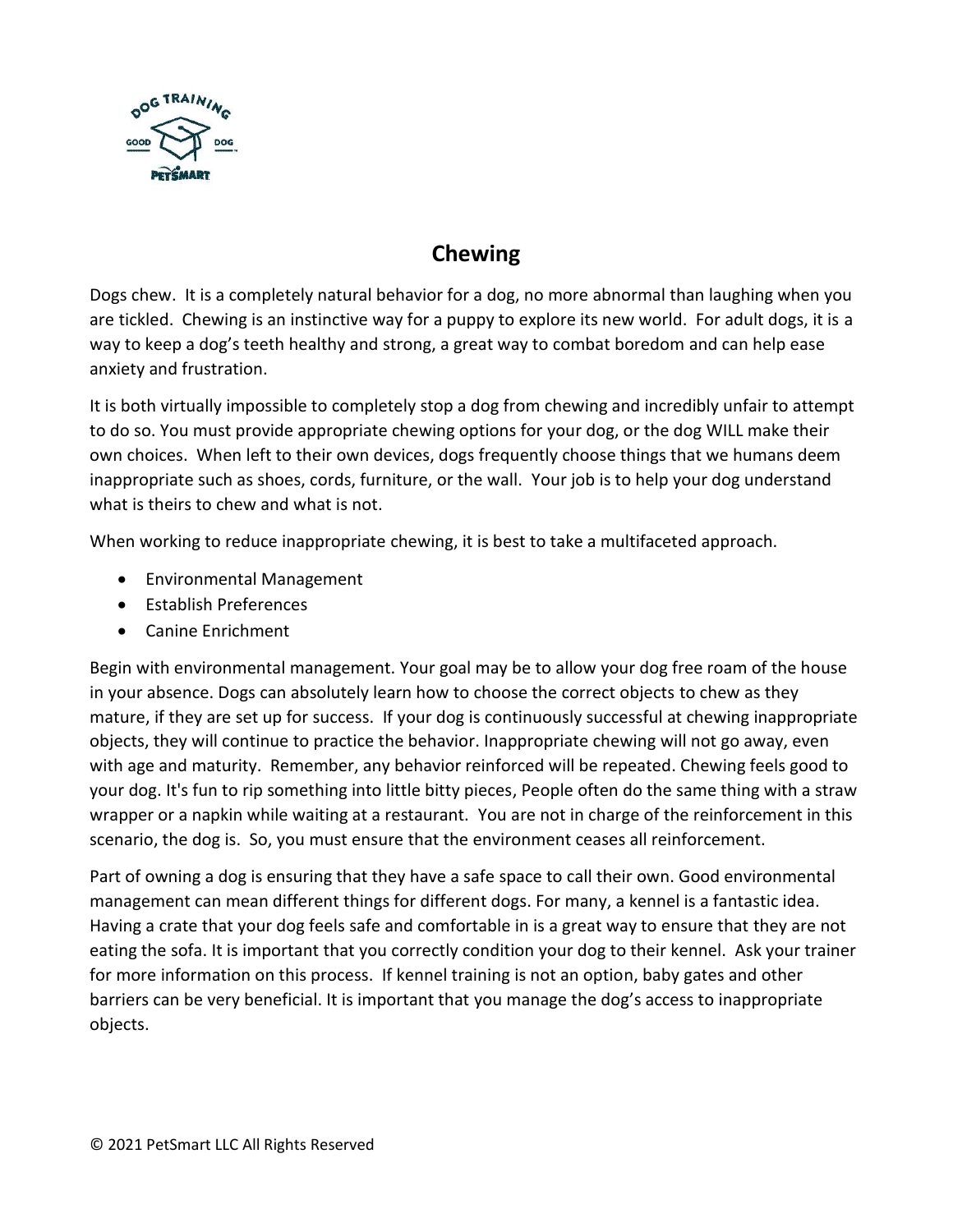

Leaving a dog outside all day while you are away can also quickly become a recipe for disaster. Landscaping, air conditioners, sprinkler systems, fences, and your home itself can become a target of destructive chewing. Even with appropriate toys left outside with the dog, there are too many viable options and too much fun to be had. Obviously, every situation is unique, but you want to work towards the safest outcome for your dog. Typically, being left outside for an extended period is not the best idea, not only for chewing but because it can lead to other undesired behaviors like digging, barking and escaping.

Supervision is one of the most challenging aspects in preventing destructive chewing. When your dog is not confined, you must be actively paying attention to what your dog is doing. You cannot redirect a dog who is beginning to make a poor choice if you do not see it happen. You are left with dealing with the aftermath, which unfortunately means that the teaching opportunity has passed, and your dog has been given the opportunity to practice chewing. Being reactive to "destructive" chewing often means scolding or punishing your dog, which isn't effective. This just teaches your dog to fear you and to avoid being caught. Consistency is key to deter inappropriate chewing habits. And remember, once a behavior has become a habit, it is much more difficult to stop. If your dog loves to eat socks, you must ensure that the socks are not accessible! If a sock is left on the floor and your dog loves socks, guess what they are going to chew. You need to prevent your dog from practicing the undesirable behavior.

It helps if you establish your dog's Preferences: Not all dogs like to chew on the same things. Some dogs prefer stuffies and will carry around and play with a soft toy for years, while many others would immediately destroy it. Some dogs prefer Nylabones, some like Antlers, many love Bully Sticks, and some will go after anything. It is critical to offer only safe, durable chews and ALWAYS supervise your dog as they are chewing initially. Use caution with hide based chews and keep an eye out for larger pieces being swallowed.

Unfortunately, it is not up to us to establish these preferences, but we can stack the deck in our favor. KONG's are a great option for almost all dogs.